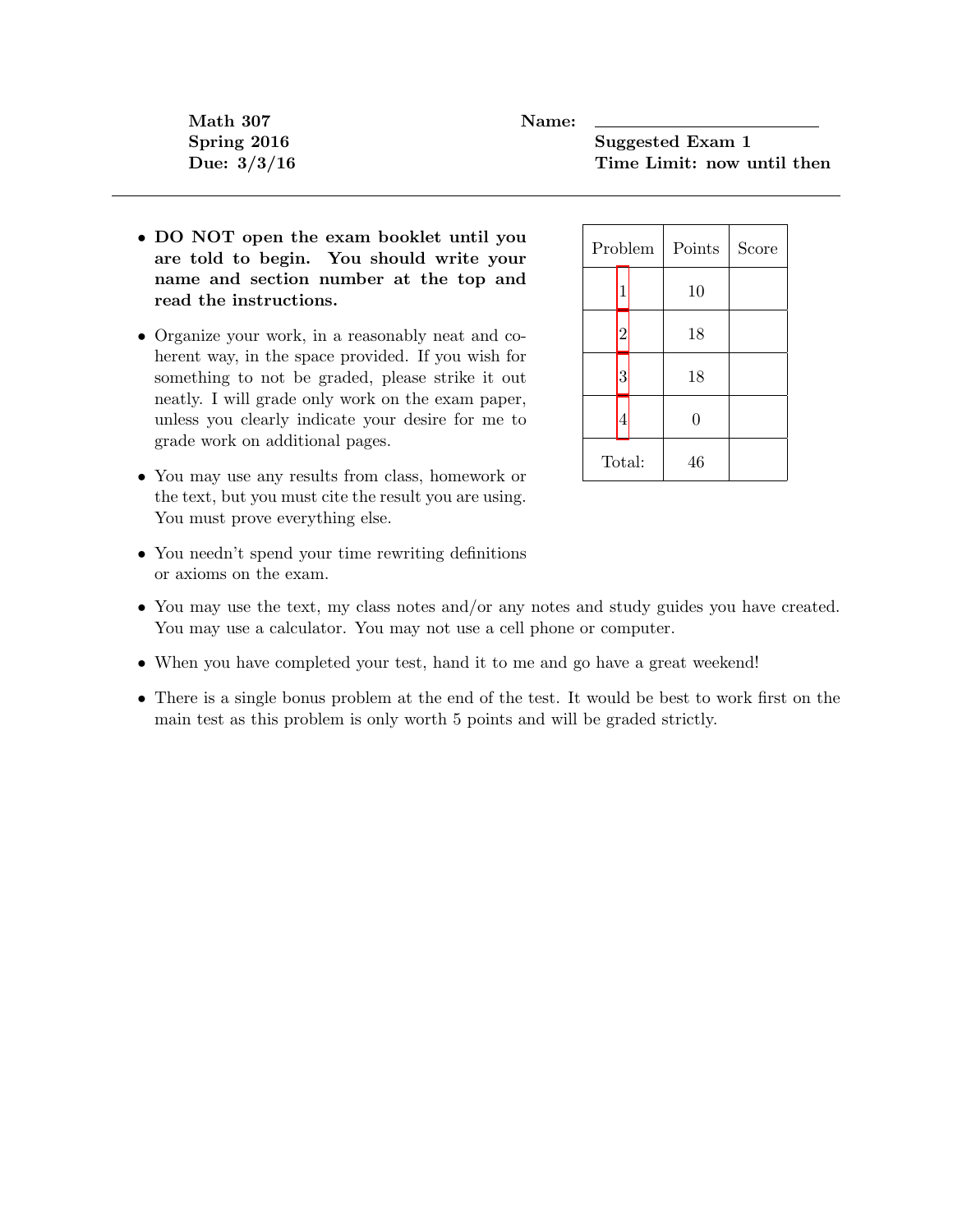- <span id="page-1-0"></span>1. (10 points) This is a 10 point question. I can change the number of points in the square brackets and it will add up automatically for me.
- <span id="page-1-1"></span>2. This is a question with parts. I can set the amount of points for each part and it will add them together to put on the front page.
	- (a) (5 points) part one

(b) (8 points) another part

(c) (5 points) I put vfills in between questions to fill the space. They will automatically take up all the space and divide it evenly between all the vfills. Don't forget to put on at the end of the page!